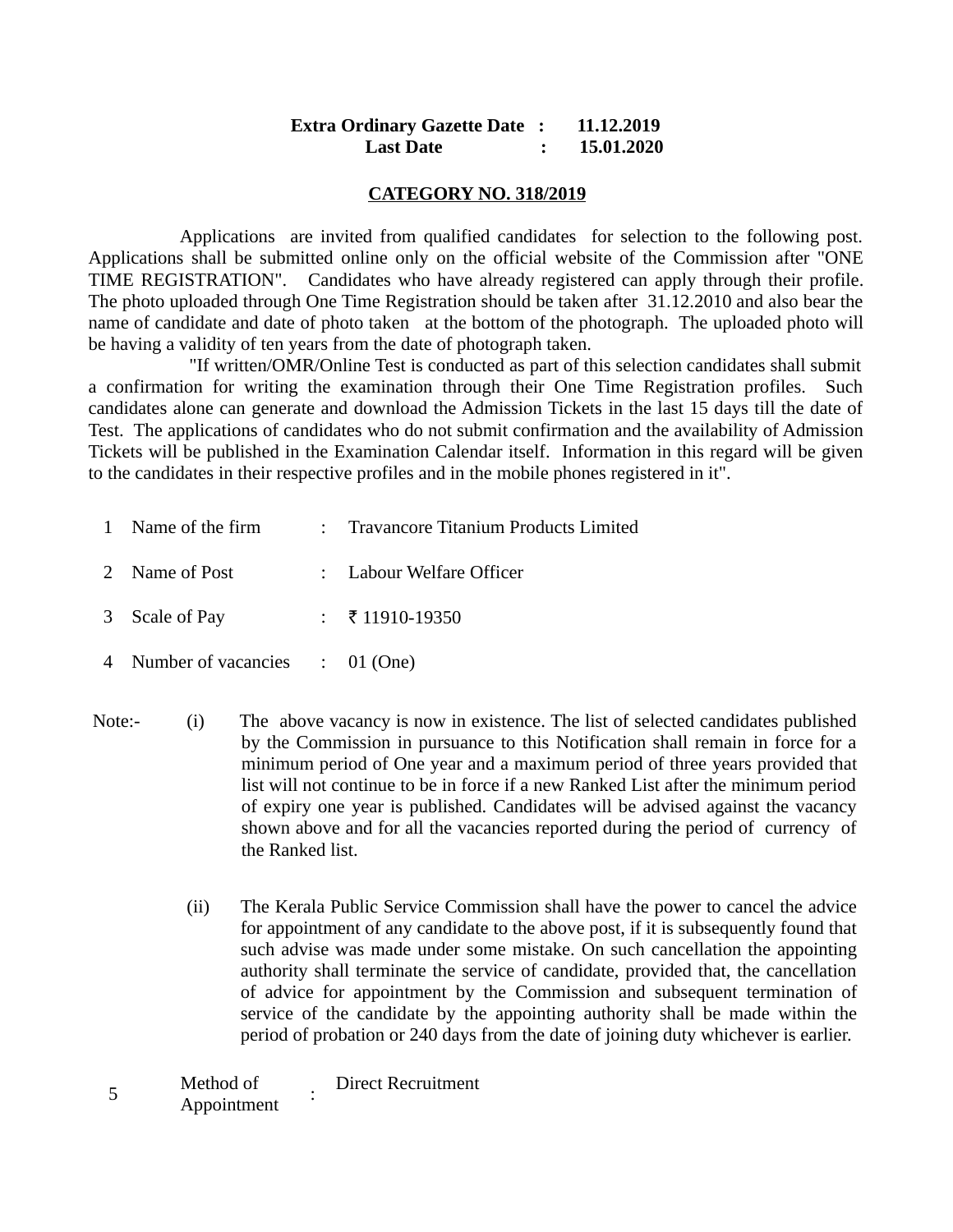- 6 Age : 18-36 Only candidates born between 02.01.1983 and 01.01.2001 (both dates included) are eligible to apply for this post. Other Backward Communities and SC/ST candidates are eligible for usual age relaxation.
- **Note:-** The provisional hands working in the above concern will be given age relaxation to the extent of their provisional service put in subject to a maximum of Five years from the upper age limit provided they are within the prescribed age limit on the date of their first appointment in the above concern. But the regular employees of the concern are not eligible for the above concession for further appointment. The provisional hands should obtain a certificate showing the period of their provisional service in the concern and shall produce the same as and when required by the Commission. It would also be clearly specified in the certificate that they were not working in the regular service of the concern. [for other conditions regarding the age relaxation please see Para  $2(i)$ , $(ii)$ ,  $(iii)$ , $(iv)$ ,  $(vi)$ ,

(xii) and (xiv) of the General Conditions]

#### **7 Qualification:**

## *Essential Qualification:*

 (i) Post Graduate (PG) Degree in Sociology or Social work of a University recognised by Government of Kerala

and (ii) Adequate knowledge in Malayalam. *Preferred Addl Qualification :* Degree in Law

Note: (1) Rule 10(a)ii of Part II of KS&SSR is applicable.

- (2) Candidates who claim equivalent qualification instead of qualification mentioned in the notification shall produce the relevant Government Order to prove the equivalency at the time of verification, then only such qualification shall be treated as equivalent to the prescribed qualification concerned.
- (3) If the caste of a candidate is wrongly mentioned in the SSLC book, the candidate should claim their original caste in the application and should produce the community certificate / Non - Creamy layer certificate issued from the revenue authority concerned along with the Gazette Notification of the same at the time of certificate verification.

## **8 Mode of submitting applications:**

 (a) Candidates shall register as per 'ONE TIME REGISTRATION ' system on the Official Website of Kerala Public Service Commission 'www.keralapsc.gov.in' for applying for the post. Candidates who have registered shall apply by logging on to their profile using their User- ID and password. Candidates shall click on the 'Apply Now' button of the respective posts in the Notification link for applying for a post. No application fee is required. Candidates can view and have a print-out of the details in the profile by clicking the link Registration Card, if required. Candidates are responsible for the correctness of the personal information and secrecy of password. Before applying

 for a post, candidates must ensure correctness of the information in their profile. They must quote the User- ID for further communication with the Commission. Applications once submitted will be